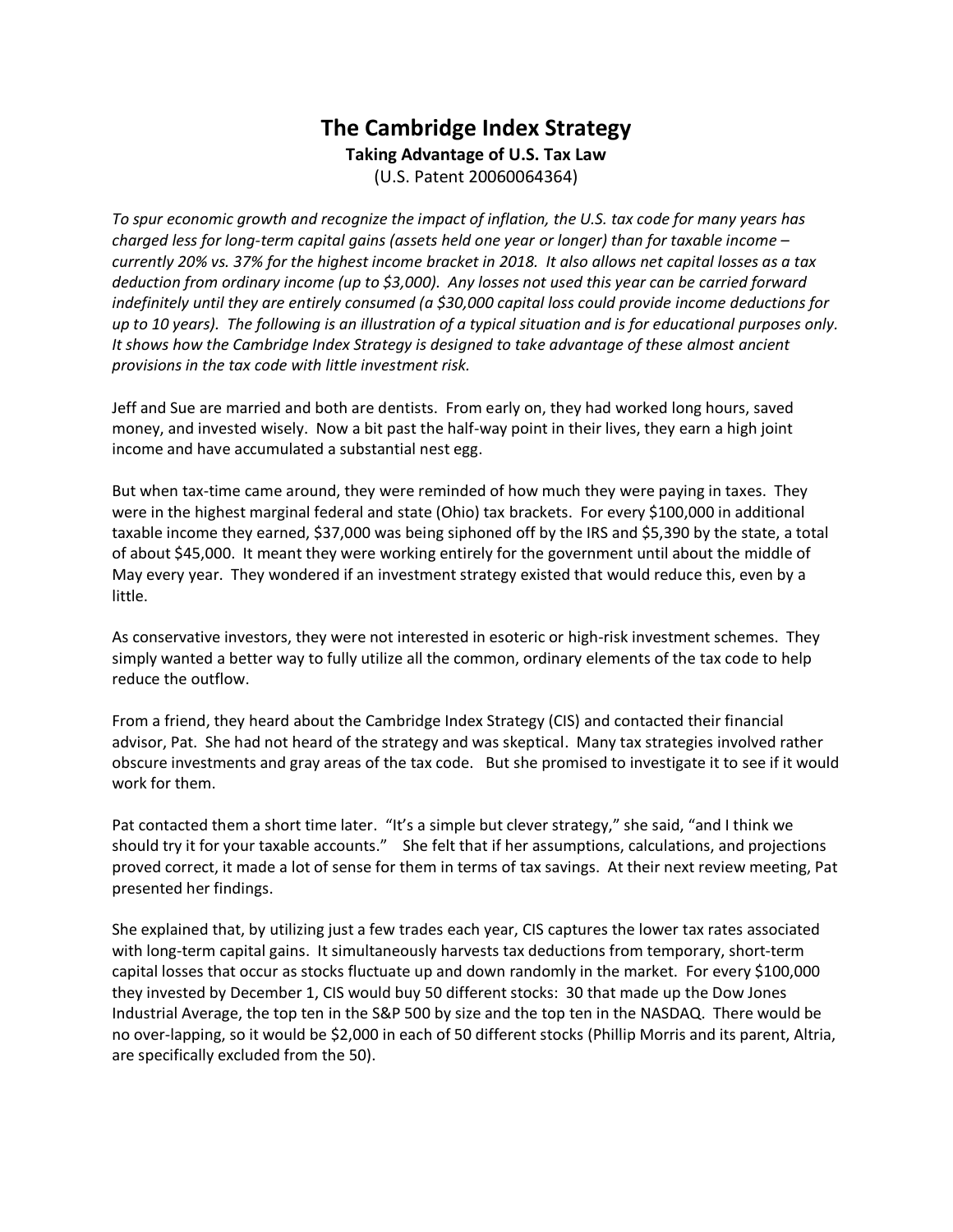Nothing esoteric here - the companies were among the largest in the world – household names like Apple, IBM, Exxon, etc. – and certainly not obscure investments! Furthermore, Jeff and Sue had an allocation to large caps already, so switching would create no change in the asset allocation characteristics of their portfolio. After the purchase, no trading would take place until the following dates:

*October 21*: "Losers" - any stock worth less than its original purchase price - is sold to capture shortterm capital losses. All proceeds are reinvested in SCHX, a no-transaction fee U.S. Broad Market index ETF with an expense ratio of only 0.03% - about the lowest management fee anywhere on the planet (0.75% is about average). All dividends during the year are also invested in SCHX.

*November 25*: "Winners" – any stock which has bloomed to 10% or more above its original cost - is transferred to a separate "Greenhouse" account to preserve long-term capital gains. The Greenhouse itself is monitored on an ongoing basis. So long as a stock does not fall by 5% or more from its original cost in two consecutive quarters, it is held. If it does fall, it is sold and proceeds are invested in SCHX.

*December 1*: "Runts" – all remaining stocks in the CIS, which had neither fallen by October 21 nor risen by more than 10% as of November 25 – are sold. Any S&P 500 or NASDAQ stock which fell in value from its original cost between October 21 and December 1 is excluded from CIS for the following year. Cash in the Greenhouse account is transferred and added to the cash already in the CIS account. If the total cash is less than \$100,000, new cash must be invested to bring it up to the minimum of \$100,000. The strategy then begins again, fresh and new. (Runts that qualify will be retained to avoid wash sales and transaction costs.)

Pat pointed out that the trading strategy used by CIS is designed to gather in short-term losses and preserve long-term gains. The strategy offers several tax saving and other financial benefits. First, any net short-term capital losses can be used to offset any current long-term capital gains from other investments (Jeff and Sue owned rental property). Second, if they had no gains, they could carry the losses forward indefinitely to offset future capital gains or ordinary income (up to \$3,000 per year). Accumulating these losses over time could become important when they ultimately sold their dental practices or one of their rental properties and enjoyed a very large capital gain. Third, as stocks accumulated in the Greenhouse, they could be ultimately used for a legacy, trusts, gifts, or donations. Forth, the strategy would perform very much like a low-cost index fund with returns somewhere near the average for the Dow, S&P 500, and NASDAQ.

After her presentation, Jeff and Sue agreed to invest. The following year, there were Winners, Losers, and Runts. They transferred the Winners into the Greenhouse account. From the Losers, they harvested \$10,000 in short-term losses. From the Runts, they earned \$1,500 in long-term gains and \$500 in long-term losses, a net of \$1,000 in long-term gains.

The short-term losses on the Losers allowed them to entirely offset the \$1,000 long-term gains on the Runts. With the remaining \$9,000 in losses, they deducted \$3000 from their income (saving about \$1,460 in federal and state income taxes that year). The remaining \$6,000 in short-term capital losses were carried forward for future years. These could be used against any capital gains in the future and up to \$3,000 against income. Capital losses can be carried forward until death, but cannot be used for estate matters.